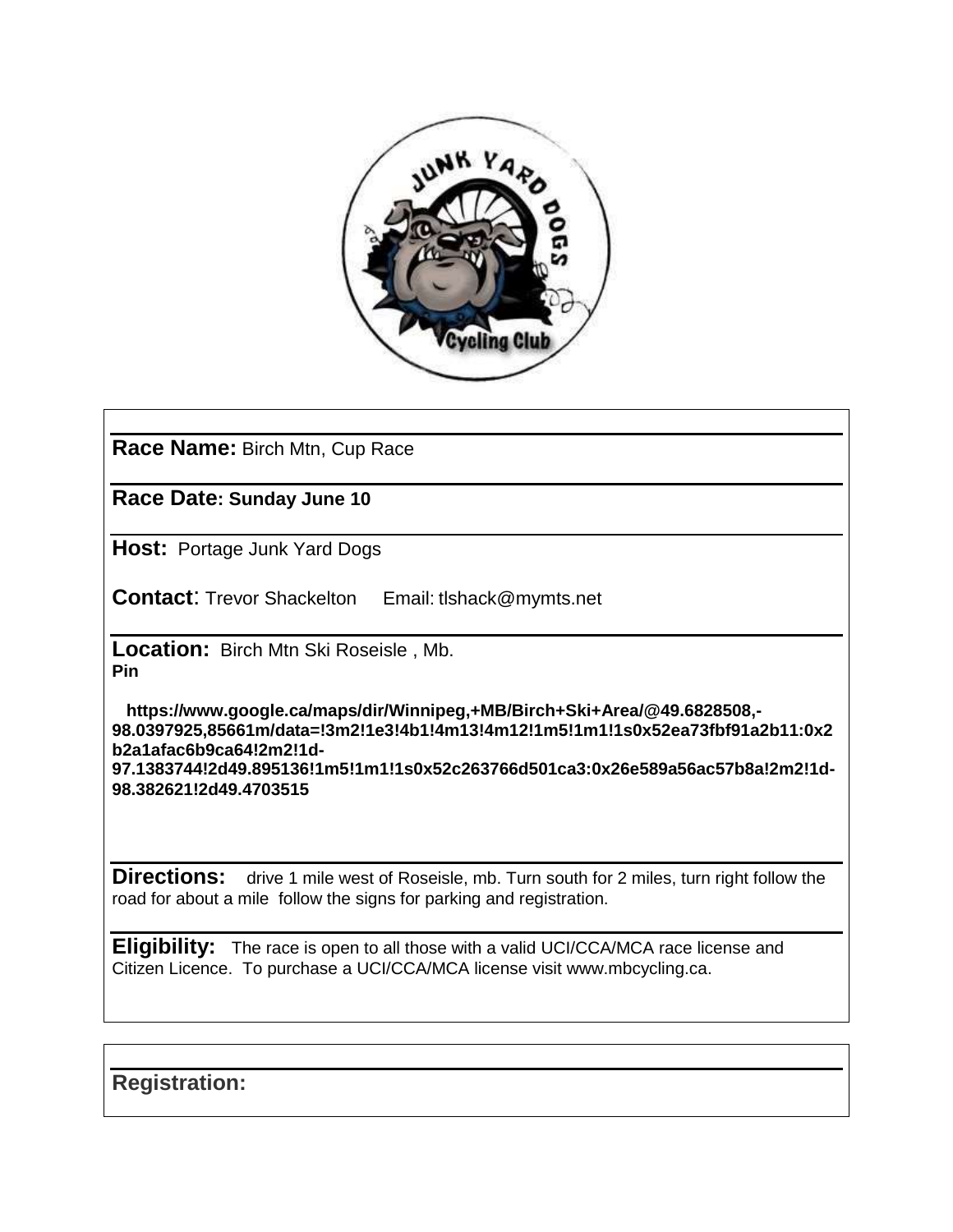**Pre-registration Link** www.ccn.ca **Pre reg closes:**11:45pm Thursday before race etc…

## **Race day registration Race day registration closes:** 30 Minutes before your event.

**Check In:** All registered riders must "Check-in" at the registration table. Check in opens at 8:30am and closes 1/2 hour before your event starts.

# **Categories:**

| Elite, male and female    | U17 male and female     |
|---------------------------|-------------------------|
| Expert, male and female   | U15 male and female     |
| Comp, male and female     | U13 male and female     |
| Sport, JR male and female | U11 male and female     |
| Sport SR male and Female  | U9 male and female<br>٠ |
| Citizen                   | U7 male and female      |
|                           |                         |
|                           |                         |

## **Schedule:**

| Pre ride                   | U7, U9, U11, U13     |
|----------------------------|----------------------|
| Race 1                     | <b>U7 &amp; U9</b>   |
| Race 2                     | U11 & U13            |
| <b>Podium Presentation</b> | <b>U11- U13</b>      |
| <b>Race 3 Pre-ride</b>     | U15 through to Elite |
| Race 3 start               | U15 through to Elite |
| <b>Podium Presentation</b> | U15 through to Elite |
|                            |                      |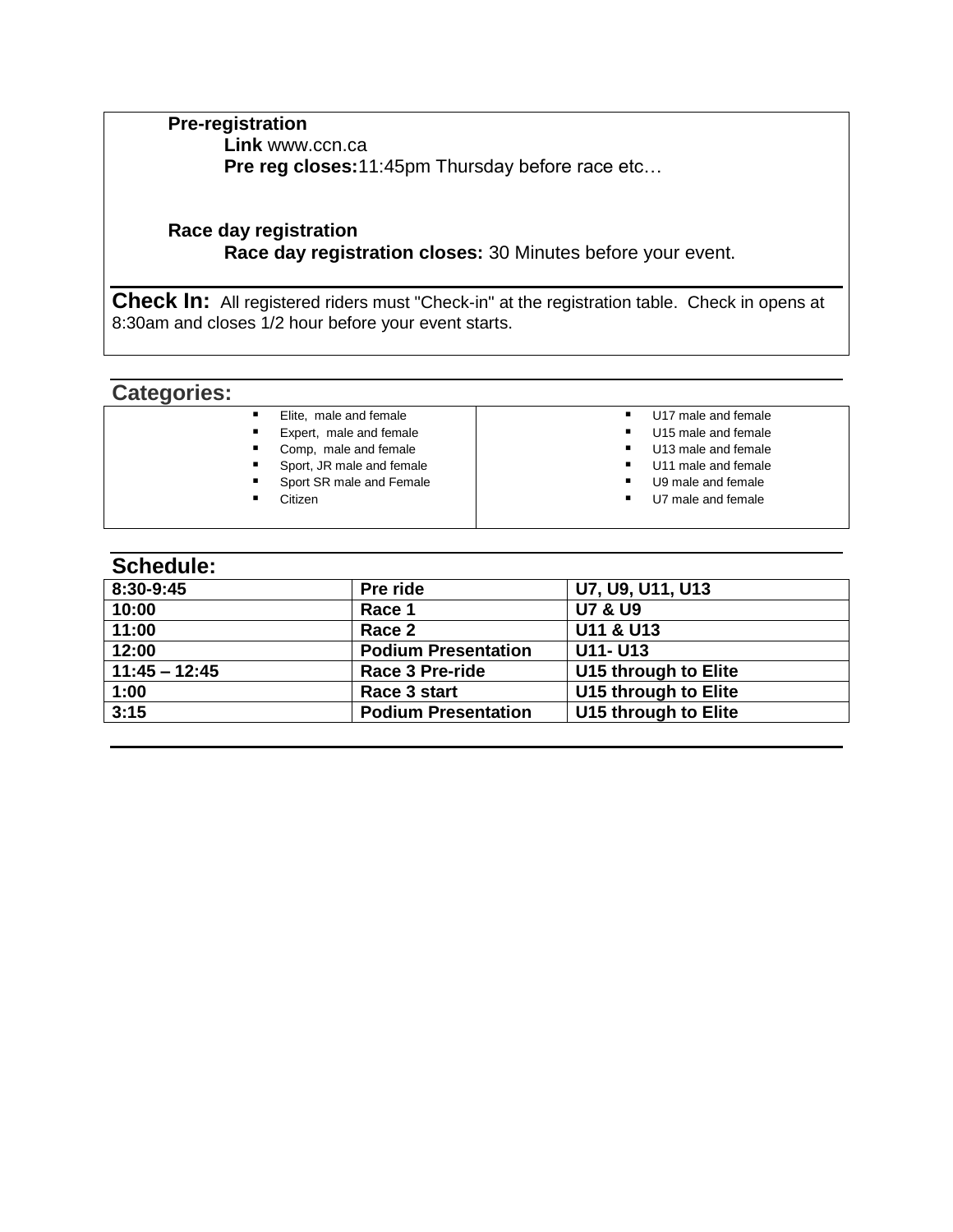#### **Pricing:**

| .                     |                |              |  |
|-----------------------|----------------|--------------|--|
| <b>AGE</b>            | <b>Pre Reg</b> | Race Day Reg |  |
| U7                    | <b>Free</b>    | <b>Free</b>  |  |
| U9 / U11 / U13        | \$10           | \$10         |  |
| U15 / U17             | \$20           | \$35         |  |
| U19 / U23 / and older | \$35           | \$45         |  |
|                       |                |              |  |

# **Prizes:**

U7 – U9 Lollypops and Chocolate Bars

 $U11 - U13$  xxxxx

U15 –U17 xxxxxx

Sport – Elite Male and Female (Equal prizing) xxxx

# **Optimal Duration:**

- **Elite M/F:** 1:30-2:00
- **Expert M/F, 1:15-1:45**
- Comp M/F, 1:15–1:30
- U17 M/F: 1:15–1:30
- Sport M/F: 1:00–1:15
- U15, M/F: 0:30–1:00
- U13, M/F: 0:30–0:55
- U11, M/F: 0:20-0:30
- U9/U7, M/F: 0:15-0:20

\*The above race durations are an estimate and derived from Cycling Canada Companion Guide. The Commissaires (race officials) will determine the number of laps per category on race day.

**Course Description:** Course will be marked and ready to ride the day before and for the defined training periods. . Course typically consists of dirt paths, sand and gravel sections, muddy, rooty, and rocky areas, and contains natural hazards such as trees, rocks, undulating terrain, roots, loose and inconsistent surface conditions. Keep in mind that the weather and recent precipitation may greatly affect any and all of these conditions.

## **Course map**

**Parking:** Parking is available at the site, Follow the signs.

**Washrooms:** Washrooms are outhouses

**Food:** Burger, Drink, and Cookies

**Cancellation and Rain Delays:** the course is quite robust and we will run as long as it